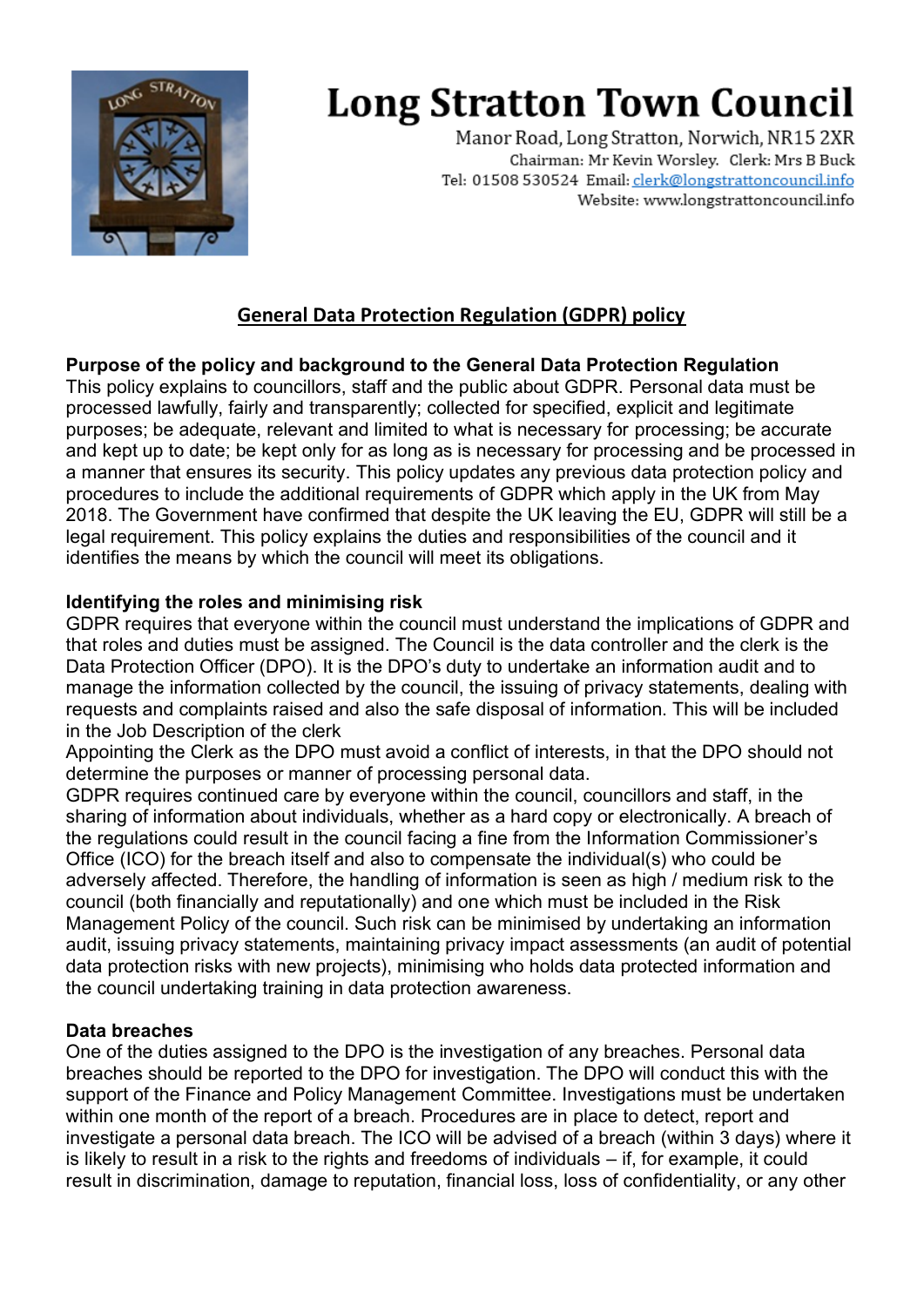significant economic or social disadvantage. Where a breach is likely to result in a high risk to the rights and freedoms of individuals, the DPO will also have to notify those concerned directly. It is unacceptable for non-authorised users to access IT using employees' log-in passwords or to use equipment while logged on. It is unacceptable for employees, volunteers and members to use IT in any way that may cause problems for the Council, for example the discussion of internal council matters on social media sites could result in reputational damage for the Council and to individuals.

#### **Privacy Notices**

Being transparent and providing accessible information to individuals about how the Council uses personal data is a key element of the Data Protection Act 1998 (DPA) and the EU General Data Protection Regulation (GDPR). The most common way to provide this information is in a privacy notice. This is a notice to inform individuals about what a council does with their personal information. A privacy notice will contain the name and contact details of the data controller and Data Protection Officer, the purpose for which the information is to be used and the length of time for its use. It should be written clearly and should advise the individual that they can, at any time, withdraw their agreement for the use of this information. Issuing of a privacy notice must be detailed on the Information Audit kept by the council. The council will adopt a privacy notice to use, although some changes could be needed depending on the situation, for example where children are involved.

#### **Information Audit**

The DPO must undertake an information audit which details the personal data held, where it came from, the purpose for holding that information and with whom the council will share that information. This will include information held electronically or as a hard copy. Information held could change from year to year with different activities, and so the information audit will be reviewed at least annually or when the council undertakes a new activity. The information audit review should be conducted ahead of the review of this policy and the reviews should be minuted.

#### **Individuals' Rights**

GDPR gives individuals rights with some enhancements to those rights already in place:

- the right to be informed
- the right of access
- the right to rectification
- the right to erasure
- the right to restrict processing
- right to data portability
- the right to object
- the right not to be subject to automated decision-making including profiling.

The two enhancements of GDPR are that individuals now have a right to have their personal data erased (sometime known as the 'right to be forgotten') where their personal data is no longer necessary in relation to the purpose for which it was originally collected and data portability must be done free of charge. Data portability refers to the ability to move, copy or transfer data easily between different computers.

If a request is received to delete information, then the DPO must respond to this request within a month. The DPO has the delegated authority from the Council to delete information.

If a request is considered to be manifestly unfounded then the request could be refused or a charge may apply. The charge will be as detailed in the Council's Freedom of Information Publication Scheme. The Finance and Policy Management Committee will be informed of such requests.